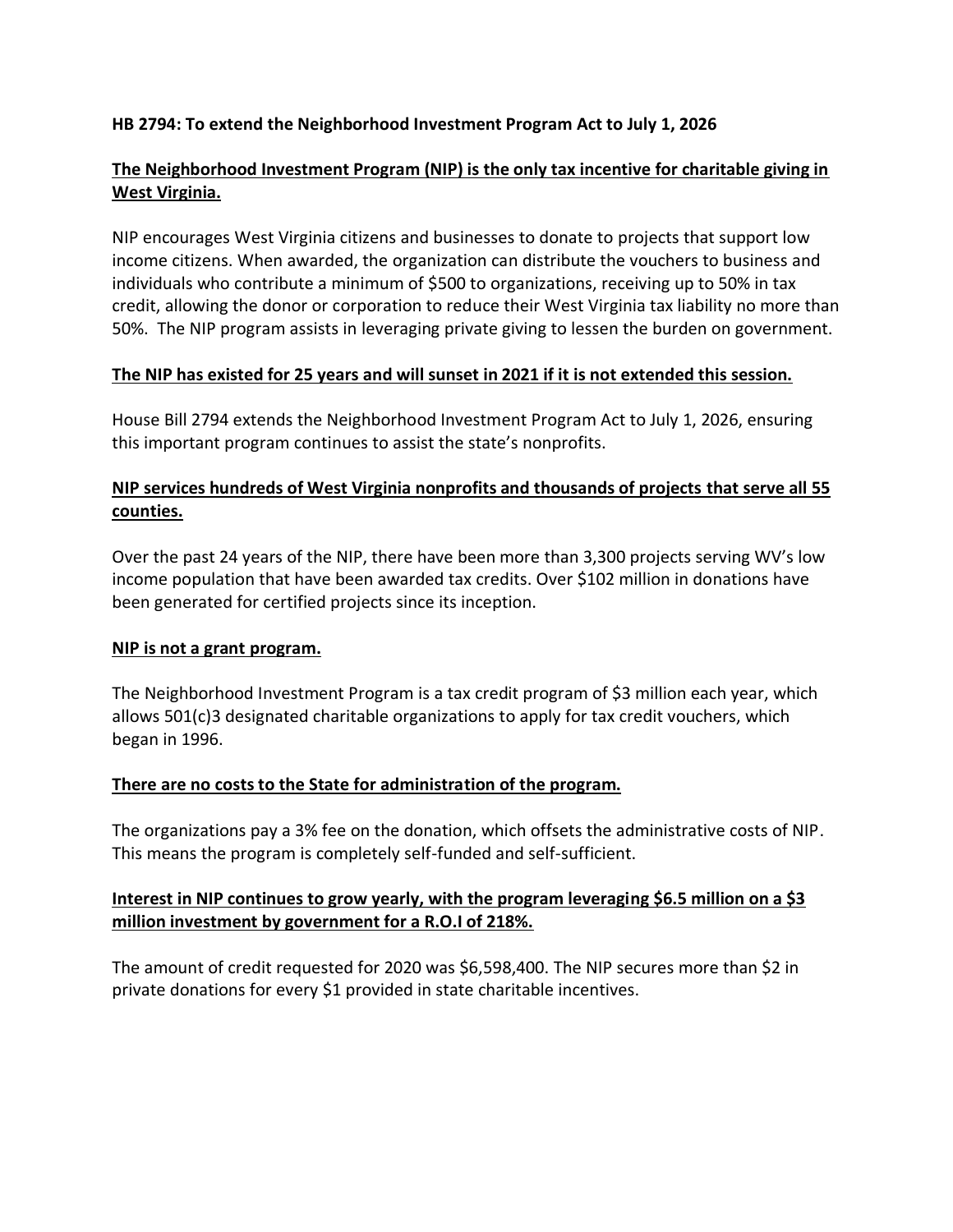# **West Virginia charities are on the front lines of response to the COVID-19 pandemic and are grappling with growing community needs and declining revenues.**

The West Virginia Nonprofit Association has conducted a survey that found that 90% of the state's nonprofits have either been unable to hold fundraising events or have had to cancel revenue generating programs, resulting in significant declines in income. The survey further found that responding nonprofits are facing a 300 to 400 percent increase in services and needs of our citizens.

Without the ability to host important revenue generating events, nonprofits are struggling to fill the massive increase in services, supplies and needs. Amidst the significant decline of revenue and fourfold increase in need of services, these charities are on the brink of extinction or running out of funds to serve fellow West Virginians.

# **Nonprofits and charities have been left behind with the CARES Act and America Rescue Plan stimulus packages.**

Under these important pieces of federal legislation, nonprofits and charities been eligible to participate in limited amount of Paycheck Protect Program (PPP), loan forgiveness and EIDL loans to get by. This does not include monies to respond to the increased amount of need created by the pandemic. West Virginia will soon receive at least \$4 billion in direct federal funding for COVID-19 recovery and infrastructure because of the American Rescue Plan recently passed by Congress.

Nearly 70 percent of members of the West Virginia Nonprofit Association are considered small organizations with operating budgets of \$500,000 or less. Many of these organizations struggled to receive PPP because they did not have the experience or the relationships to help them navigate through the application processes when they were working to address community needs.

Nonprofits and charities in West Virginia have not benefited from federal stimulus dollars that have been granted to states. This funding has not been directly awarded to nonprofits that been continuing to serve their neighbors and communities while struggling to keep their doors open.